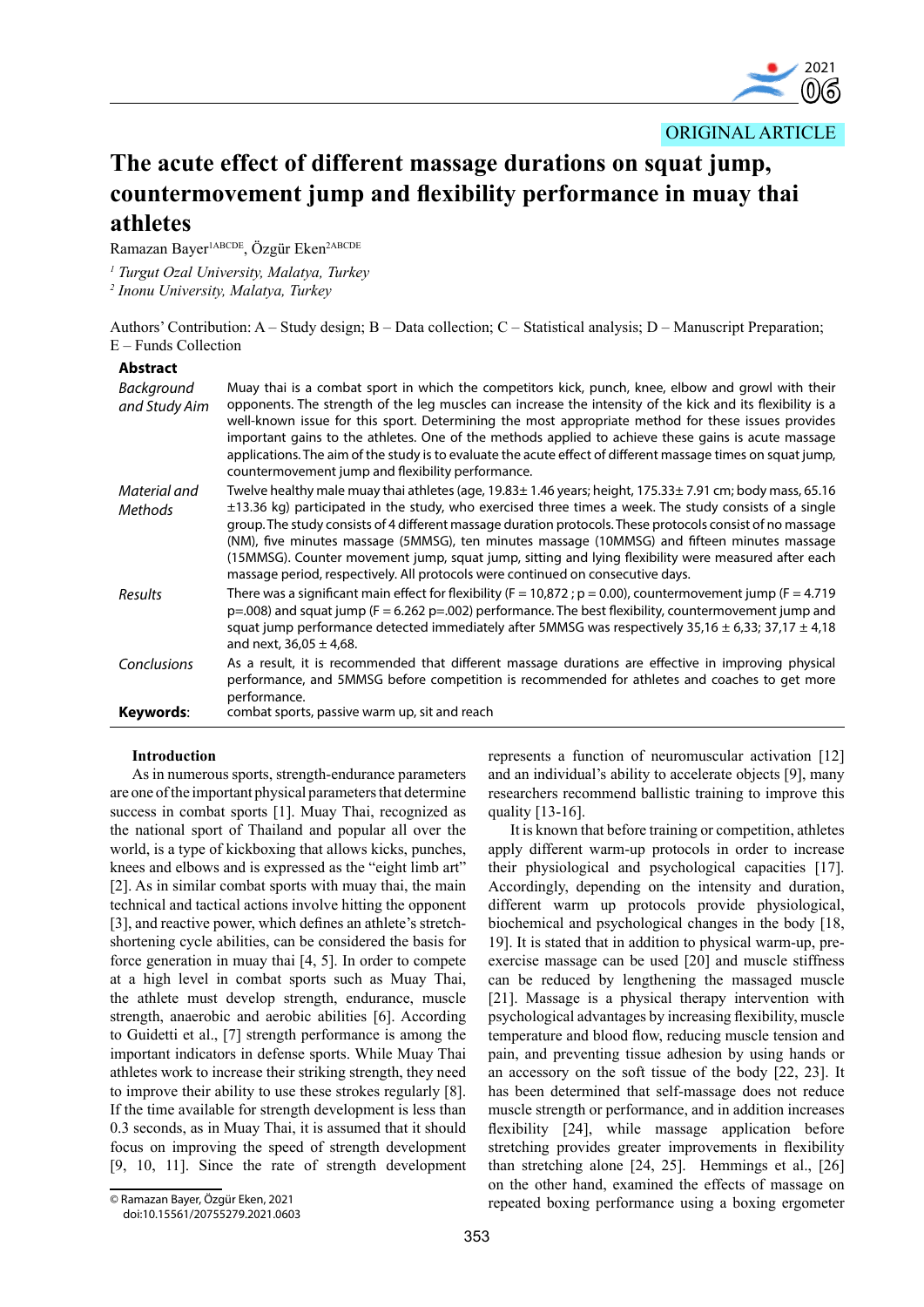

and stated that there was no difference in performance between the group that received a massage before the study and the group that did not.

The contribution of knowing the acute effect of different massage times on vertical jump, squat jump and flexibility performance in Muay Thai athletes to change the perspective of trainers and athletes is very important for the future of sports. In addition, the absence of a study in the literature that measured the acute effect of different massage durations on countermovement jump, squat jump and flexibility performance in muay thai athletes further increases the importance of the study. The aim of this study is to determine the effect of different massage durations on countermovement jump, squat jump and flexibility in muay thai athletes. For this purpose, as research hypotheses; (1) It is thought that flexibility performance will be positively affected in favor of 5MMSG.

#### **Material and Methods**

### *Participants*

Twelve healthy male active muay thai athletes who exercise three times in a week voluntarily attended to this research (age, 19,83± 1,46 years; height, 175,33± 7,91 cm; body mass,  $65.16 \pm 13.36$  kg). Muay thai athletes trained for more than two years. To be included in the study, muay thai athletes should have had the following characteristics: (a) had at least 2 years of experience in the muay thai; (b) not have any functional limitation that could interfere in the tests performance; (c) not presented any medical condition that could influence the tests; (d) maintained their regular physical activity during the course of the study. Prior to participation, all subjects were briefed on the requirements and risks involved with the study. Parental consent was sought for subjects. The study started after the approval of the Research Ethics Committee of the institution (2021/2461). All tests and training practices were performed at the same time of the day (09.00-11.00).

*Experimental Design of the Study*

This study is available just one group in which was included twelve male muay thai athletes and there isn't any control group. Four different massage durations which have been applied with content for 48 hours. Twelve muay thai athletes into four different massage durations were randomly taken to exclude the cumulative effect. Throughout the familiarization session's muay thai athletes were familiarized with massage durations (NM, 5MMSG, 10MMSG, and 15MMSG). The entire massage durations carried at the same time of day (10.00 am, to avoid the effect of diurnal variations). Each massage durations started with 5 minutes of light-intensity aerobic jogging. Counter movement jump, squat jump, sit and reach flexibility were measured respectively after each massage durations (Figure 1). This study continued approximately 10 days. All protocols continued consecutive days. Sit and reach flexibility test was administered using a specially constructed box that had a slide ruler attached to the top. After one practice trial, the best score of three trials was recorded [27]. Three trials were performed for squat and counter movement jump test (Smart Jump; Fusion Sport, Australia). For each variable, the highest value of the three attempts was used for analysis.

#### *Massage Protocols*

Before starting the massage, the massage bed was wiped using disinfectant and covered with a clean disposable cover before each massage in order to ensure a hygienic environment. The temperature in the massage



**Figure 1.** Experimental Design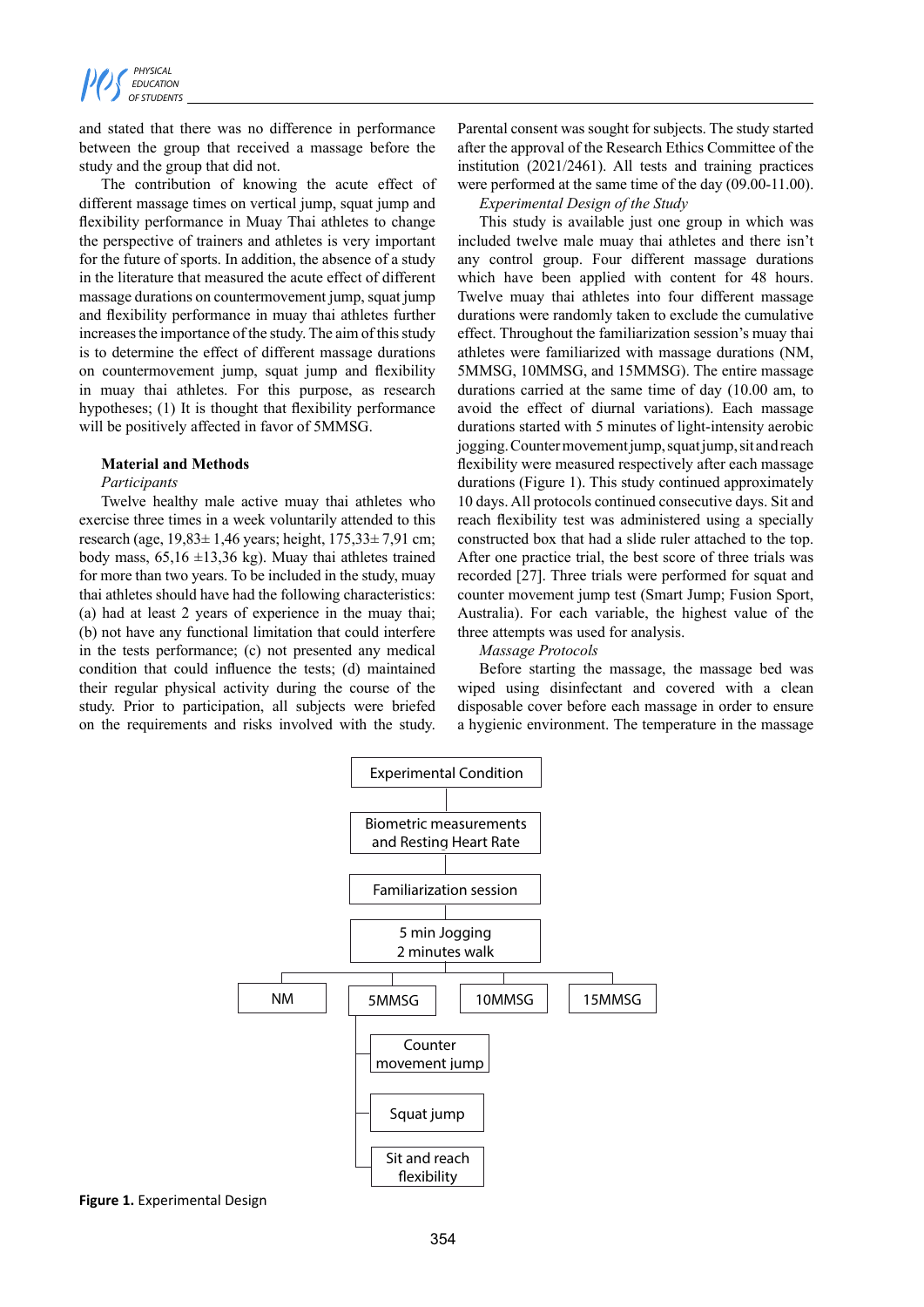

room was adjusted to be 22-26 before each massage. All participants were massaged by the same masseur in order to ensure consistency between massage treatments applied to different athletes. After washing his hands, the expert masseur who will apply the massage poured about 3 ml of oil into his palms and started the massage by rubbing his hands to warm them. Aromatic oils, which affect the effect of the massage, were not used in the massage application. Approximately 30 ml of oil was used when massaging each participant, and the massage was done in the direction of the heart and muscle fibers. During the massage, Swedish massage was used, which can increase circulation [28] and flexibility [29], and eufluorage, friction, petrissage and pressing applications were made within Swedish massage [30, 31, 32, 33]. The original technique of Swedish massage also includes the tapotement technique, but the tapotement technique was not applied during the treatments as this process may increase muscle tension [34]. There are 4 different massage protocols and durations as no massage (NM), five minutes massage (5MMSG), ten minutes massage (10MMSG) and fifteen minutes massage (15MMSG). All massage protocols started after the participants were given detailed information about the test, before the test started, the participants' maximum heart rate was determined [35]. Then, warm-up rate of jogging each individual was calculated as 30-40% according to the heart rate [36]. Participants in the study were warmed up under the control of experts. In this way, both the warm-up intensity and the warm-up differences between the participants in the study were eliminated. Participants were asked to walk for 2 minutes until their heart rate was between 110- 120 per minute. The massage protocols was performed for the following muscle groups (calf, quadriceps, adductor, hamstring and hip rotator) in all massage durations.

*Statistical Analysis*

The obtained data were analyzed in SPSS (25.0) package program. "Repeated Measures Anova" was used to determine the effect of different massage protocols on countermovement jump, squat jump and sit and reach flexibility. "Bonferroni" analysis, one of the multiple comparison tests, was used to determine which massage protocol favored the performance. Mauchly Test was used for homogeneity of variances and Greenhouse-Geisser correction factor was used to correct for variances. The significance level was chosen as  $p<0.05$ .

### **Results**

Figure 2 shows a comparison between flexibility, squat jump and counter movement jump values for NMSG, 5MMSG, 10MMSG and 15MMSG. It was determined that there was an increase in flexibility, squat jump and counter movement jump performance values observed after 5MMSG (35,16±6,33; 36,05±4,68; 37,17±4,18) protocol. Also flexibility  $[F(1,693) = 10,872 \text{ p} = .000,$ partial eta squared: ,497], squat jump [F(2.380)= 6.262 p=.002, partial eta squared: ,363] and countermovement jump  $[F(1.757) = 4.719 p=.008$ , partial eta squared: .300] values indicate a statistically significant difference between all protocols (p<.05). Performance improvement in squat jump parameters was determined as 5MMSG (36,05±4,68)>15MMSG (32,68±3,88)>10MMSG  $(31.96\pm5.11)$  NMSG  $(31.91\pm4.96)$ , from best to worst. When squat jump performances of the protocols were compared with each other, there was no statistically significant difference in any of them  $(p > 0.05)$ . Pairwise comparison, the best flexibility performance after the 5MMSG (35,16±6,33) protocol was determined as 10MMSG (33,81±6,08), 15MMSG (31,90±5,87), NMSG  $(28,70\pm5,63)$ , respectively. When the protocols were analyzed within themselves, a statistically significant difference was found between NMMSG -5MMSG, NMSG-10MMSG, NMSG-15MMSG (p< .05). There is a significant difference only between 5MMSG and 15MMSG in counter movement jump performances (p< .05).



**Figure 2.** Flexibility, squat jump and counter movement jump performance of different massage durations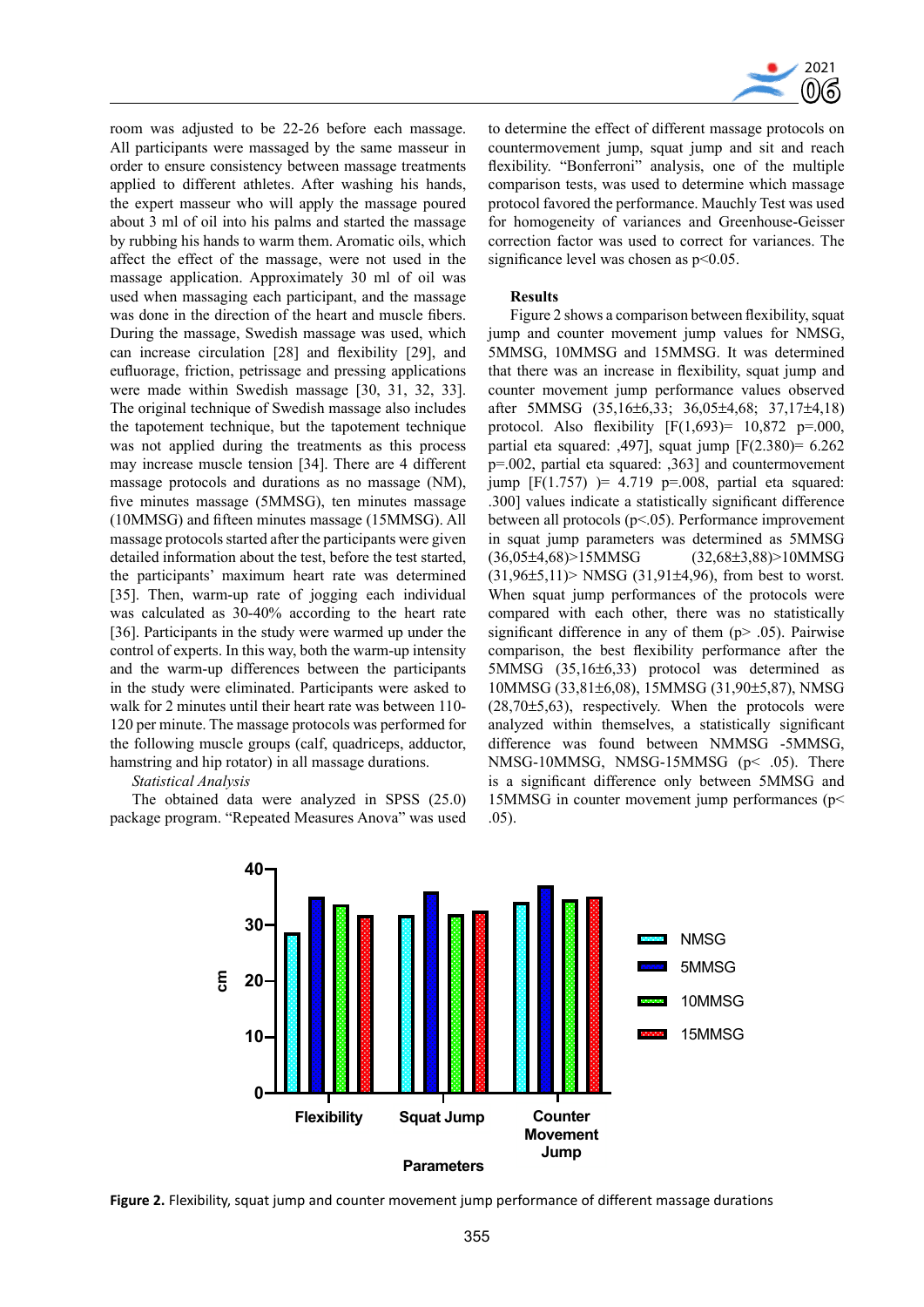

# **Discussion**

Coaches and sports scientists work to provide warmup and performance improvement before exercise or competition. It is thought that especially massage protocols applied before exercise or competition improve the physiological, biomechanical and psychological performance of the athletes by increasing their body temperature and range of motion. However, the optimal massage duration has not yet been determined in order to improve performance in applied massage protocols. It is important to determine the most appropriate massage duration, especially in short-term sports such as muay thai. Studies examining the effects of massage studies that provide performance improvement before exercise or competition may add originality to the literature for muay thai athletes. The aim of the study is to evaluate the effects of the most effective massage duration on flexibility, squat jump and counter movement jump performance among the different massage durations applied to muay thai athletes. It was determined that different massage durations could produce positive results on flexibility, squat jump and counter performance.

As a result of the study, it was determined that the most effective massage duration was 5MMSG. It was observed that 5MMSG had a significant increase in squat jump performance compared to the control group. When 10MMSG and 15MMSG were compared with the control group, it was observed that there was an increase in flexibility, squat jump and counter movement jump performance, while there were no significant differences between the averages of 10MMSG and 15MMSG values.

The results of the research are similar to the studies examining the effect of massage before exercise or competition. Studies have reported that massage stimulates the nervous system in the muscle tissue, increasing muscle elasticity and thus performance [37, 38]. Sykaras et al., [39] examined the effect of 2-minute massage (e.g. effusion, petrissage, friction, tapotement, pinching and squeezing) on knee extensor peak torque after concentric/ eccentric contractions in Taekwondo athletes. As a result, it was observed that the massaged limbs performed better after intense exercise. Brooks et al., [40] reported that five minutes of manual forearm massage (including effusion and friction massage) showed significantly greater strength improvement in grip performance after 3 minutes of maximum exercise. The result of this study is similar to the results of some parameters measured in our study. Farr et al., [41] investigated the effects of massage including effusion and petrissage on muscle strength after 40 minutes of downhill walking on a treadmill in eight male participants and found that 40 minutes of downhill walking followed by 30 minutes of massage was associated with a significant benefit in strength gain.

Kargarfard et al., [42] found that 30 minutes of massage (including euphleurage, petrissage, and vibration) had positive effects on vertical jump performance in their study involving 30 male bodybuilders. Huang et al.,

[43] examined the effect of massage on the ROM of the hamstring muscle-tendinous junction and randomized ten active female participants to either 30-second massage, 10-second friction massage, or passive rest. As a result of the study, it was reported that there were significant increases in hip flexion ROM with 30 seconds of massage at the musculotendinous junction of the distal part of the hamstrings. However, they stated that there was no difference in passive leg tension or EMG findings. Arabaci [44] found that 10 minutes of back and 5 minutes of anterior lower extremity Swedish massage had a positive effect on sit and lie test results. This study is similar to our study in terms of reporting the positive effect of massage on flexibility performance.

It has been determined that there are studies stating that massage does not have a positive effect on strength and flexibility. For example, Hemmings et al. [45] found that massage had no positive effect on boxing power performance. Dawson et al., [46] examined the effect of repeated massage on strength gain after a half marathon and reported that massage had no effect on the rate of return to initial strength. Similarly, Dawson et al. [47] found in their study on runners that there was no significant difference between the groups in the strength indices of the athletes after the massage. Zainuddin et al., [48] stated that after eccentric elbow flexor exercise, 10-minute massage including effusion, petrissage and friction massage did not significantly improve muscle strength. In addition, studies have shown that massage does not have a positive effect on jumping performance [49, 50].

## **Conclusions**

According to the results of this study, 5MMSG, 10MMSG and 15MMSG massage protocols provide positive effects on flexibility, squat jump and counter movement jump performances. It is thought that determining the most effective massage durations will save the athletes' time before the competition. As a limitation, this study did not include measurement tools that could directly identify the neurophysiological mechanisms implicated in enhancing physical performance of different massage durations, and only male muay thai athletes participated in this study. Studies that will determine the effects of different types of sports on different sports performance parameters in different massage types and massage durations to be made in the future will make significant contributions to sport performance.

## **Acknowledgements**

We would like to thank participants in the study.

## **Financial support**

There is no financial support.

## **Conflict of interest**

The authors report no conflict of interest.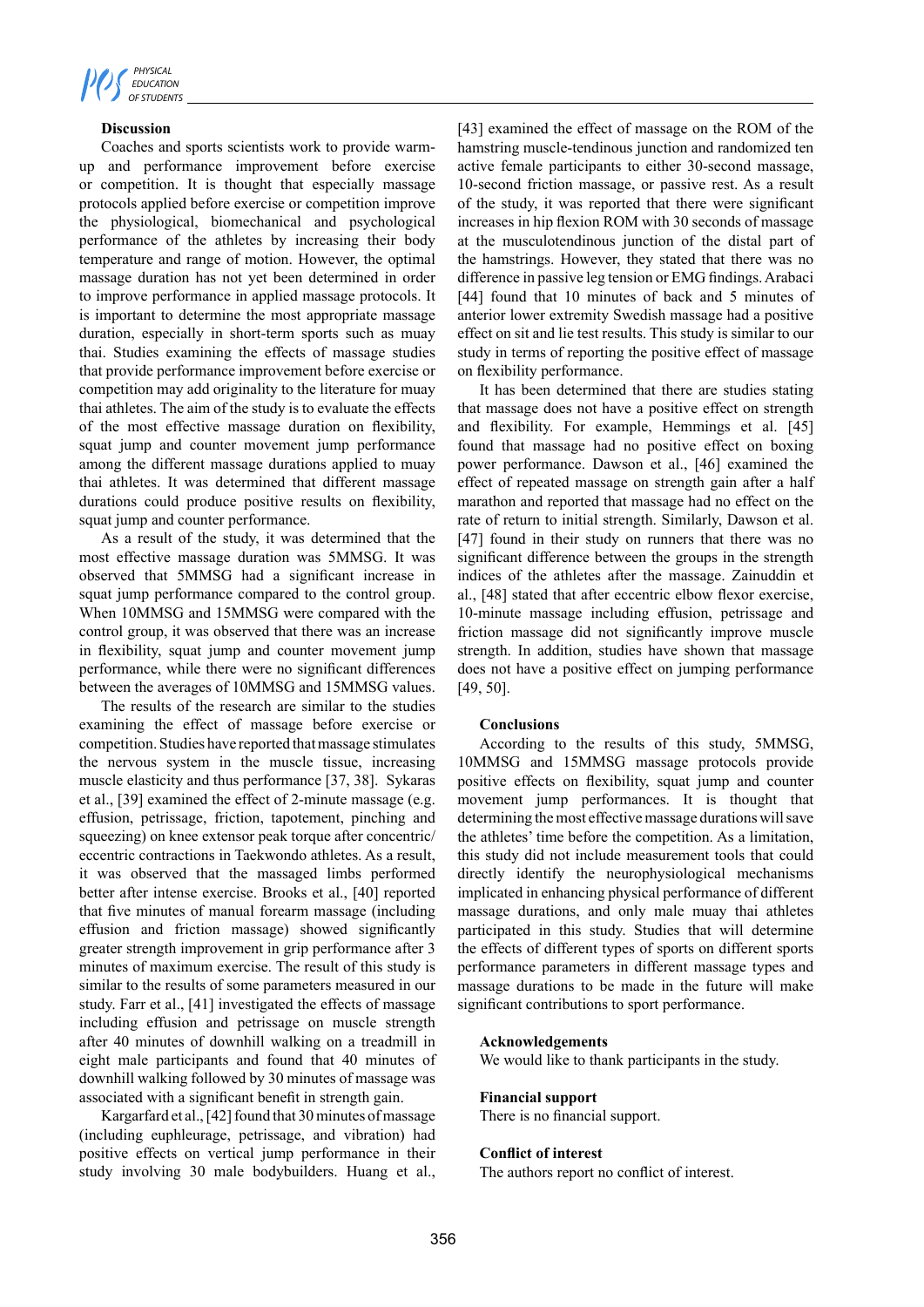

#### **References**

- 1. Santana JC, Fukuda DH. Unconventional methods, techniques, and equipment for strength and conditioning in combat sports. *Strength & Conditioning Journal*, 2011; 33(6):64–70. https://doi.org/10.1519/SSC.0b013e318230ff5d
- 2. Vail P. Muay Thai: Inventing tradition for a national symbol*. Sojourn: Journal of Social Issues in Southeast Asia*, 2014; 29(3): 509–553. https://doi.org/10.1355/sj29-3a
- 3. Platonov VN. *The system of training athletes in the Olympic sport. General theory and its practical application*. Kiev: Olympic Literature; 2004.
- 4. Bobbert MF, Gerritsen KGM, Litjens MCA, Van Soest AJ. Why is countermovement jump height greater than squat jump height? *Medicine and Science in Sports and Exercise*, 1996; 28: 1402–1412. https://doi.org/10.1097/00005768-199611000-00009
- 5. Bobbert MF, Casius LJ. Is the countermovement on jump height due to active state development? *Medicine and Science in Sports and Exercise*, 2005; 37: 440–446. https://doi.org/10.1249/01.mss.0000155389.34538.97
- 6. Buse GJ, Santana JC. Conditioning strategies for competitive kickboxing. *Strength & Conditioning Journal*, 2008; 30 (4): 42–48. https://doi.org/10.1519/SSC.0b013e31817f19cd
- 7. Guidetti L, Musulin A, Baldari C. Physiological factors in middleweight boxing performance. *Journal of Sports Medicine and Physical Fitness*, 2002; 42(3):309–314.
- 8. Turner AN. Strength and conditioning for Muay Thai athletes. *Strength & Conditioning Journal*, 2009; 31(6), 78–92. https://doi.org/10.1519/SSC.0b013e3181b99603
- 9. Schmidtbleicher D. Training for power events. In: Komi PV., ed. *Strength and Power in Sport*. London, England: Blackwell Scientific; 1992. P.381–395.
- 10.Newton RU, Kraemer WJ. Developing explosive muscular power: Implications for a mixed methods training strategy. *Strength & Conditioning Journal*, 1994; 16: 20–31. https://doi.org/10.1519/1073-6840(1994)016<0020:DEMPI F>2.3.CO;2
- 11.Zatsiorsky VM, Kraemer WJ. *Science and Practice of Strength Training*. Champaign, IL: Human Kinetics; 2006.
- 12.Sale DG. Neural adaptation to strength training. In: Komi PV, ed. *Strength and Power in Sport* (2nd ed.). London, England: Blackwell Scientific; 2993. P.249–265.
- 13.Hakkinen K, Komi PV, Tesch PA. Effect of combined concentric and eccentric strength training and detraining on force-time, muscle fiber and metabolic characteristics of leg extensor muscles. *Scandinavian Journal of Medicine & Science in Sports*, 1981; 3: 50–58.
- 14.Hakkinen K, Komi P, Alen M. Effect of explosive type strength training on isometric force- and relaxation-time, electromyographic and muscle fiber characteristics of leg extensor muscles. *Acta Physiologica Scandinavica*, 1985; 125: 587–600. https://doi.org/10.1111/j.1748-1716.1985.tb07759.x
- 15.Behm DG, Sale DG. Velocity specificity of resistance training. *Sports Medicine*, 1993; 15: 374–388. https://doi.org/10.2165/00007256-199315060-00003
- 16.Haff GG, Stone MH, O'Bryant HS, Harman E, Dinan C, Johnson R, Han KH. Force-time dependent characteristics of dynamic and isometric muscle actions. *Journal of Strength and Conditioning Research*, 1997; 11: 269–272. https://doi.org/10.1519/00124278-199711000-00014
- 17.Faigenbaum AD, Bellucci M, Bernieri A, Bakker B, Hoorens K. Acute Effects of Different Warm-up Protocols on Fitness

Performance in Children. *J Strength Cond Res*, 2005;19:376. https://doi.org/10.1519/R-15344.1

- 18.Bishop D. Warm Up I: Potential Mechanisms and the Effects of Passive Warm Up on Exercise Performance. *Sports Medicine*, 2003;33:439–54. https://doi.org/10.2165/00007256-200333060-00005
- 19.Bishop D. Warm Up II: Performance Changes Following Active Warm Up and How to Structure the Warm Up. *Sports Medicine*, 2003;33:483–98. https://doi.org/10.2165/00007256-200333070-00002
- 20.Tessier DG. Sports Massage: An Overview. *Athletic Therapy Today,* 2005; 10(5): 67–69. https://doi.org/10.1123/att.10.5.67
- 21.Sullivan SJ, Williams LR, Seaborne DE, Morelli M. Effects of massage on alpha motoneuron excitability. *Physical Therapy,* 1991; 71(8): 555–560. https://doi.org/10.1093/ptj/71.8.555
- 22.Kuruma H, Takei H, Nitta O. Effects of myofascial release and stretching technique on range of motion and reaction time. *Journal of Physical Therapy Science*, 2013; 25:169–171. https://doi.org/10.1589/jpts.25.169
- 23.Zhong H, Wang C, Wan Z, Lei J. The possible mechanisms of massage therapy. *Biomedical Research-tokyo*. 2019;30:1–6.
- 24.Cheatham SW, Kolber MJ, Cain M, Lee M. The effects of self-myofascial release using a foam roll or roller massager on joint range of motion, muscle recovery, and performance: A systematic review. *International Journal of Sports Physical Therapy*, 2015; 10(6), 827–838.
- 25.Capobianco RA, Almuklass AM, Enoka RM. Manipulation of sensory input can improve stretching outcomes. *European Journal of Sport Science*, 2018; 18(1): 83–91. https://doi.org/10.1080/17461391.2017.1394370
- 26.Hemmings B, Smith M, Graydon J, Dyson R. Effects of massage on physiological restoration, perceived recovery and repeated sports performance. *British Journal of Sports Medicine*, 2000; 34 (2):109–114. https://doi.org/10.1136/bjsm.34.2.109
- 27.Lemmink KA, Kemper HC, Greef MH, Rispens P, Stevens M. The validity of the sit-and-reach test and the modified sit-andreach test in middle-aged to older men and women. *Research Quarterly for Exercise and Sport*, 2003; 74(3): 331–336. https://doi.org/10.1080/02701367.2003.10609099
- 28.Callaghan MJ. The role of massage in the management of the athlete: a review. *British Journal of Sports Medicine*, 1993; 27 (1):28–33. https://doi.org/10.1136/bjsm.27.1.28
- 29.Sullivan KM, Silvey DB, Button DC, Behm DG. Rollermassager application to the hamstrings increases sit-andreach range of motion within five to ten seconds without performance impairments. *International Journal of Sports Physical Therapy*, 2013;8:228–236.
- 30.Weerapong P, Hume PA, Kolt GS. The mechanisms of massage and effects on performance, muscle recovery and injury prevention. *Sports Medicine*, 2005; 35(3): 235–256. https://doi.org/10.2165/00007256-200535030-00004
- 31.Açak M, Öncü EH. *Step by Step Massage Instruction*. Malatya: Size Chart; 2006.
- 32.Jelvéus A. *Integrated Sports Massage Therapy A Comprehensive Handbook*. Elsevier Ltd.; 2011.
- 33.Gürkan A. Sports Massage. Iğdır University Journal of Sport Sciences*,* 2018; 1(1):24–8.
- 34.de Oliveira FR, Gonçalves LCV, Borghi F, da Silva LGRV, Gomes AE, Trevisan G, de Souza AL, Grassi-Kassisse DM, de Oliveira Crege DRX. Massage therapy in cortisol circadian rhythm, pain intensity, perceived stress index and quality